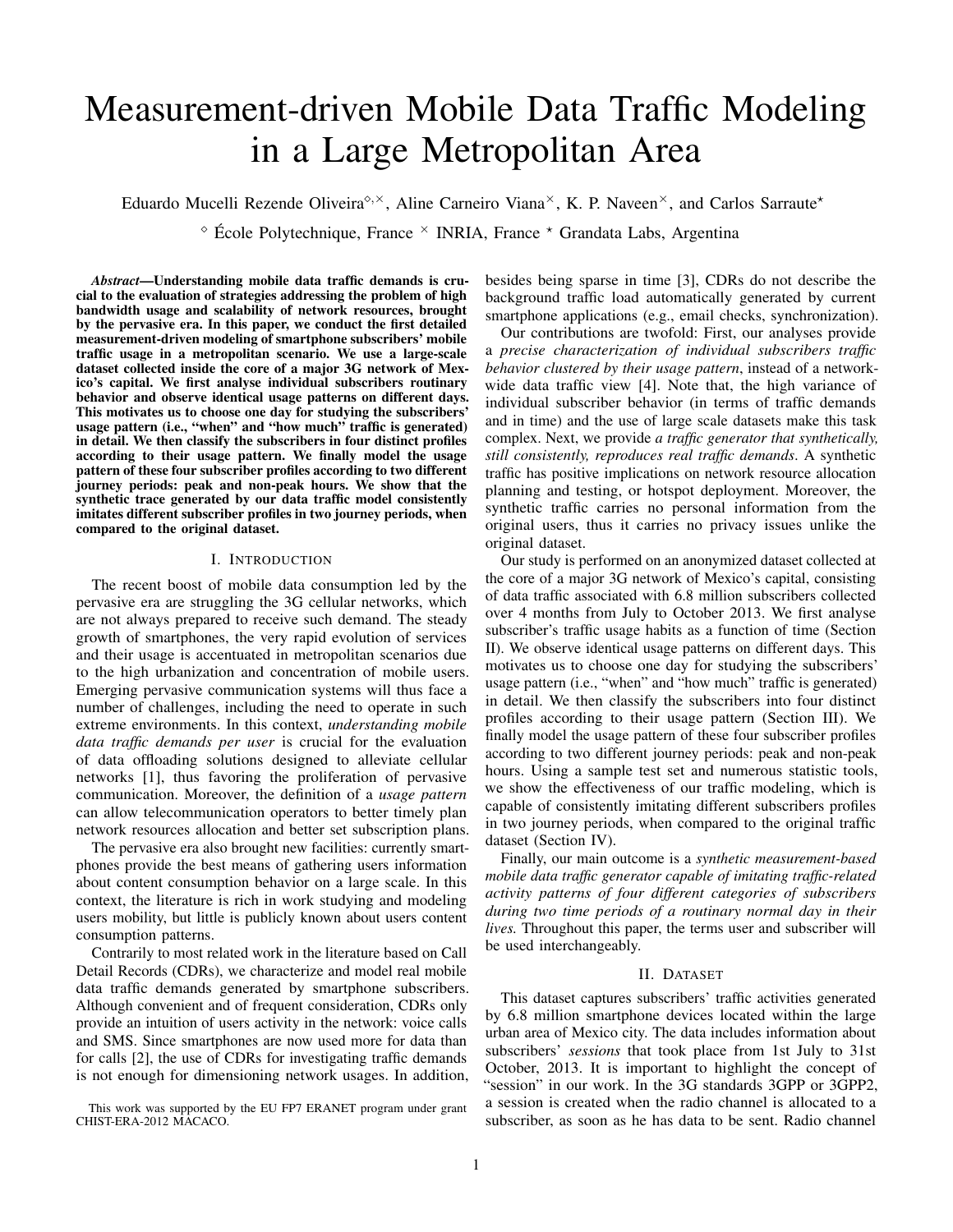

Fig. 1. (a) Number of subscribers and sessions on the whole dataset. (b) CDF of number of days in which subscribers generate traffic.

might be seen generically as a radio resource, e.g., time slot, code, or frequency. The session is finished by the network after a period of dormancy presented by the subscriber, which is configurable and typically set from 5 to 30 seconds [5]. The studied dataset contains more than 1 billion sessions and each of them has the following information fields: (1) amount of upload and download volumes (in KiloBytes) during the session; (2) session duration in seconds; and (3) timestamp indicating when the session starts.

Due to the routinary behavior of people [1] and the large scale of the dataset, it suffices to study a subset of the whole dataset in order to capture the daily behavior of subscribers. Indeed, our analysis shows that there is low variability on subscribers' activity among the same hours on different days. Therefore, we have selected one week to more deeply assess the subscribers' behavior. The studied week spans from 25th August to 31st August 2013 and contains information of about 2.8 million smartphone devices (the highest number of devices among the dataset weeks) and activity that totalizes 104 million sessions. This week has no special days or holidays and it is out of the Mexican preferred vacation period, which spans from early July to mid-August. From the data contained in this week, we have seen an enormous frequency of outliers on the first hour of all days, likely generated by the probe when the data collection was done. Therefore, we have discarded the data from midnight to 1am of all days in the following analysis. This does not affect our methodology since it is indifferent to the amount of valid hours that the dataset provides.

Selecting a subset of one week allows us to better assess the subscribers' behavior but it is important to emphasize that we will use the whole dataset later to evaluate our mobile traffic generator. Moreover, contrarily to datasets only describing CDRs, the richness of the considered dataset allows us to study and model detailed and realistic data traffic demands over time.

In the following, we start our analysis by studying the behavior of mobile subscribers in terms of traffic they generate and their activity on the temporal scale.

# *A. Traffic Dynamics*

Fig. 1(a) shows the total number of subscribers and the total number of sessions from the whole dataset. As expected, *the number of subscribers and number of sessions are highly correlated*. It is possible to see a similarity on the shape of the curves for both parameters. Indeed, Spearman's correlation between number of users and number of sessions is 98%.



Fig. 2. (a) Average number of sessions per user during the week. (b) Relative Standard Deviation per parameter.

As expected, there is a difference between the amount of active subscribers (a subscriber is said to be active on some day if she generates some traffic on that day) on weekdays and weekend; the highest difference is 10% which is obtained by comparing Tuesday with Saturday. On average, *the number of active subscribers is higher during the weekdays than during the weekend* (also observed in [6]). In the studied week, this average difference is 5%. In general, *the day-wise variation of the number of active subscribers is essentially decreasing as the week progresses.*

Fig. 1(b) shows the CDF of the number of active days of the subscribers within the week. It is interesting to see that *22% of the subscribers generated traffic on all days, while 29% of the subscribers generated traffic only on one day of the week.* Also, 53% of the subscribers generated traffic on three or less days during the week. Similar percentages were measured from a different dataset and reported in [6]. In addition, our analysis shows that *most subscribers generate traffic on few hours during the day.* Indeed, on average 80% of the subscribers generate traffic for up to 4 hours each day. If we consider a longer period, e.g., for up to 6 hours, the number of such subscribers reaches 90%.

Furthermore, our analysis shows that uploaded and downloaded session volumes are similar and correlated. For instance, 35% and 38% of the sessions present upload and download volume of up to 1 MB, respectively. On the other hand, 6% and 13% of the sessions present more than 100 MB for uploaded and downloaded volume, respectively. *Median traffic load generated by typical subscribers is not significant while there are a small number of "heavy hitters" that consume a significant amount of network resources.* Moreover, the Spearmans's correlation coefficient between per-session upload and download traffic is 88%. *Owing to the high correlation between the upload and download volumes, in our evaluation and traffic modeling, we take into consideration the total volume per session, i.e., the sum of the upload and download volumes during the session.*

# *B. Temporal Dynamics*

It is common knowledge that some hours tend to be more active than others when it comes to subscribers routinary daily activities. In this context, active (or peak) hours present high frequency of requests and volume of traffic, while non-active (or non-peak) hours present less traffic demands and volume. Indeed, Fig. 2(a) show the number of sessions hourly dynamics during the week (for a complete evaluation of other parameters,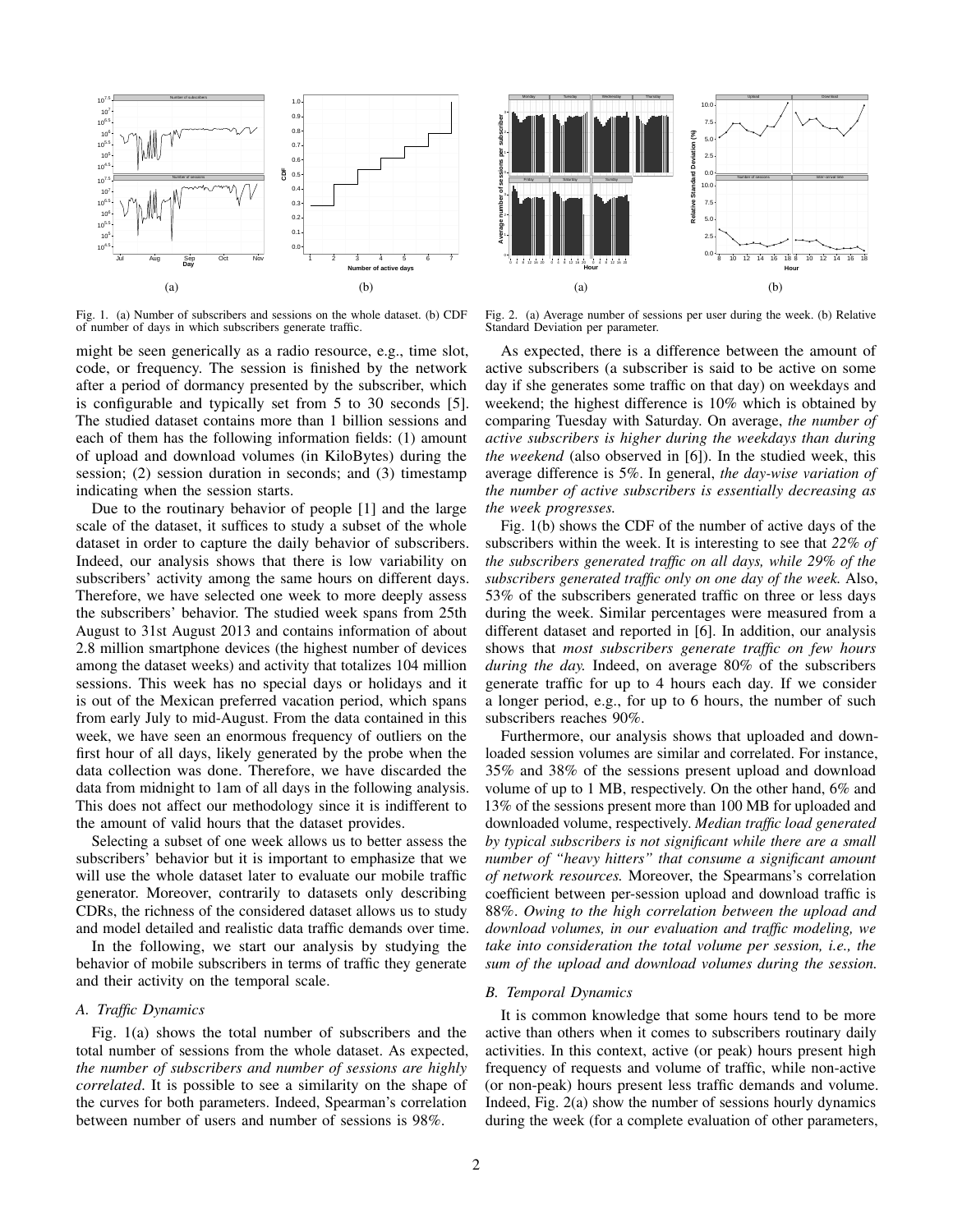refer to [7]). Two features are important to highlight: *First, there is a repetitive behavior during different days at the same hours. Second, there are peak and non-peak hours when it comes to subscribers' traffic demands.* In the following, we discuss these features and measure how repetitive their behavior is. We further develop the idea of peak and non-peak hours for the users' activity in our traffic model.

Fig. 2(a) shows the average number of sessions per subscriber on each hour during the studied week. The result shows a clear gap on the average number of sessions from 4am to 8am. *On the end of late night and beginning of the day subscribers tend to perform less sessions*. This is consistent with diurnal human activity patterns. The number of sessions generated from 4am to 8am is 10% less when compared with that generated during the rest of the day. Furthermore, the total number of sessions from 9am to 3am is 47% higher than from 4am to 8am. Such behavior repeats over all days of the week.

Our analysis also revealed that *other parameters such as upload and download session volumes per user present the same gap between 4am to 8am and the day-wise similarity*. Interestingly, the inter-arrival time (IAT), i.e., the difference between the arrival timestamps of subsequent sessions of the same subscriber, presents the opposite behavior from 4am to 8am. It is a complementary behavior to the low average number of sessions on the same hours present in Fig. 2(a). This is expected, and is due to the fact that *longer inter-arrival times results in less number of sessions on average*.

In summary, these last results show *a high similarity on number of sessions, volume of traffic, and inter-arrival time traffic parameters, when compared day-wise. Indeed, all traffic parameters have similar per-hour values on different days, even comparing weekdays and weekends*. We measure the day-wise variability on subscribers' behavior using the Relative Standard Deviation (RSD). RSD is the absolute value of the coefficient of variation (CV), which is defined as the ratio of the standard deviation  $\sigma$  to the mean  $\mu$ . Fig. 2(b) shows the per-parameter average RSD, which considers the hour-wise variation from all 7 days during Mexican working hours (i.e., from 8am to 6pm). It is possible to see that the maximum variability is small for all parameters: 3.4% for number of sessions, 1.9% for inter-arrival time, 10.3% and 9.9% for upload and download volumes, respectively. We have also calculated the maximum RSD of the parameters when compared day-wise, i.e., we have calculated the maximum RSD of each parameter on all hours of each day. The results show 4% for number of sessions, 2% for inter-arrival time, 16% and 15% for upload and download volumes, respectively. Therefore, we can conclude that, *on the studied dataset, the parameters from the same hours on different days present less variability than the parameters within the same day on different hours*.

The similarity of the temporal activity patterns among different days of the week is due to people's natural routinary behavior. Therefore, *we select one day (namely, Wednesday) of the week to perform our extensive per-hour analysis and distinguish different profiles of users.*

## III. SUBSCRIBER PROFILING METHODOLOGY

This section describes the methodology of our work. We first define a limited number of profiles generated according to two traffic parameters: traffic demands (i.e., volume of traffic) and activity behavior (i.e., number of sessions). Such parameters are extracted from a sample set of the considered dataset describing subscribers' traffic demands. Once such parameters are extracted from the sample set, a set of profiles is generated in order to describe the behavior of subscribers. The profile definition procedure is performed through three phases. First, the similarity metric between all pairs of subscribers on the sample set is measured according to the two traffic parameters. Second, subscribers are clustered by their similarity into a limited number of clusters, also representing profiles. The third phase allows to classify the remaining additional subscribers of the dataset into the previous defined profiles. This profiling procedure results in typologies of subscribers based on their traffic dynamics. These different phases are detailed in the remainder of this section.

#### *A. Similarity Computation*

Although we later evaluate our methodologies for a day within the week, our development in this section can hold in general for any time interval  $D$  chosen from the week. For a given time interval  $D$ , let  $S$  be the set of all subscribers that generate some traffic during D, and  $\mathbb{S}' \subseteq \mathbb{S}$  be a randomly selected sample of subscribers from S. Our objective is to partition the subscribers in S' into a set of *clusters* P, such that subscribers belonging to the same cluster are "similar" in terms of traffic demands. We use Euclidean distance to measure the *similarity* between two subscribers [8]. We then *classify* the remaining users in  $\Im$  (i.e.,  $\Im - \Im'$ ) into various clusters in P. In this work, we develop similarity comparison according to *volume of traffic* and *number of sessions*. These traffic parameters allow us to make a comparison between two different subscribers; our clustering and classification algorithms (discussed in the next section) are also based on these parameters.

Each subscriber  $i$  can be effectively represented as a sequence of sessions generated by i. Let  $t_k^i$  denote the time instant at which the k-th session of subscriber *i* begins. Let  $v_k^i$  be the volume of traffic (both upload and download) generated by subscriber  $i$  during the  $k$ -th session. However, this very fine representation of a subscriber is costly in terms of the memory and processing time required. To overcome this drawback, we divide D into time slots of length T. Thus, there are  $\frac{D}{T}$ number of time slots. The notion of time slots allow us to collect together all sessions occurring within  $t$ .

For subscriber  $i \in \mathbb{S}'$ , let  $\tau_t^i$  denote the set of all sessions starting within time slot t, i.e.,  $\tau_t^i = \{k : (t-1)T \le t_k^i \le tT\}.$ Now, the volume of traffic generated by subscriber  $i$ , in time slot t, is given by  $V_t^i = \sum_{k \in \tau_t^i} v_k^i$ .

Similarly, the number of sessions generated by subscriber  $i$ in time slot t is  $N_t^i = \sum_k \mathbb{I}(k \in \tau_t^i)$ , where  $\mathbb{I}(k \in \tau_t^i) = 1$  if  $k \in \tau_t^i$ ; 0 otherwise. Thus, to obtain  $N_t^i$  we simply count the sessions of subscriber  $i$  that begin inside time slot  $t$ .

Using the above expressions, it is now easy to obtain the total volume and the total number of sessions generated by subscriber *i* during  $D: \vartheta^i = \sum_{t \in D} V_t^i$  and  $\eta^i = \sum_{t \in D} N_t^i$ . Finally, we define the *traffic volume similarity* between two subscribers  $i$  and  $j$  as the difference between the total volumes generated by these users, i.e.,  $w_{ij}^{\vartheta} = ||\vartheta^{i} - \vartheta^{j}||$ . The *number of*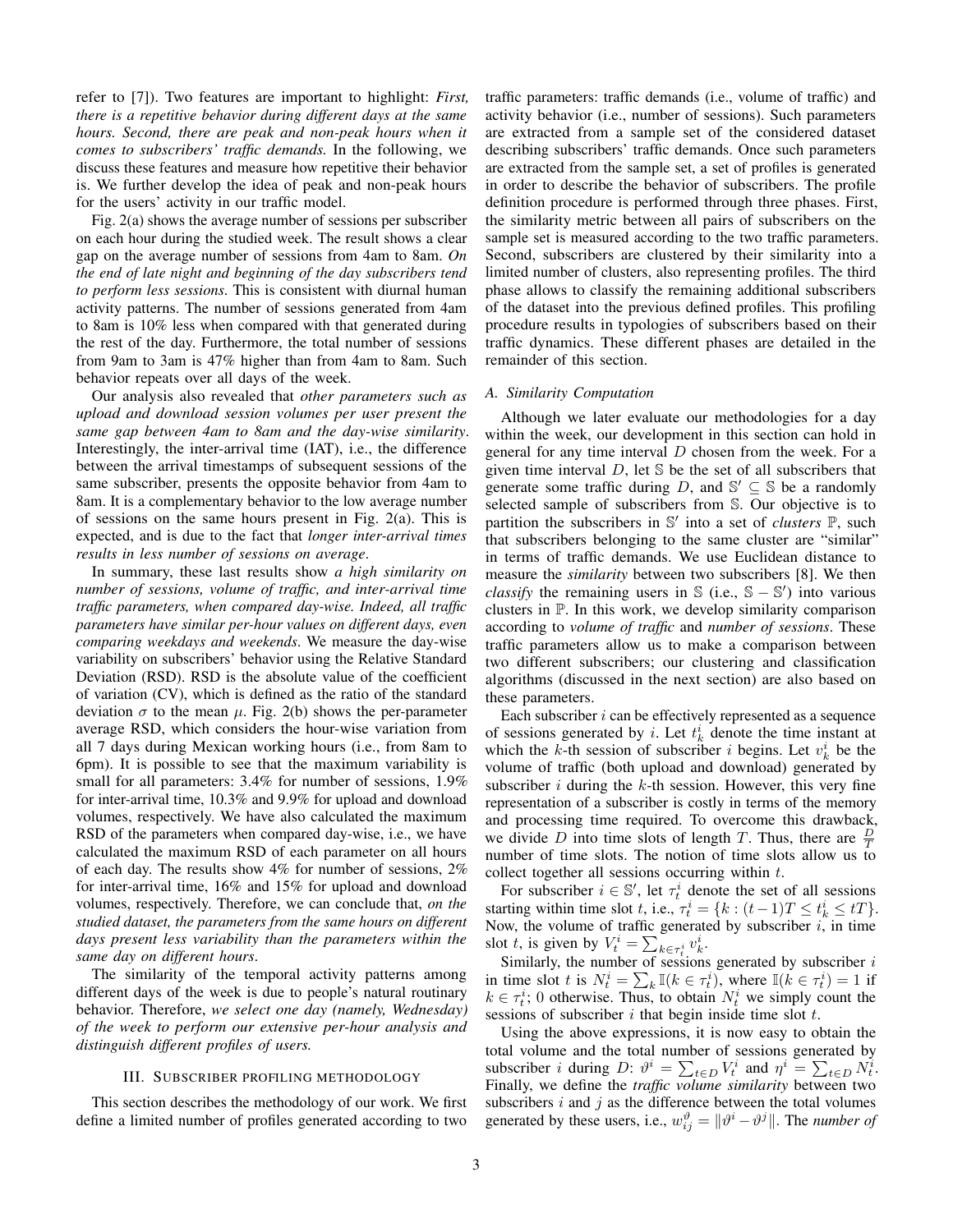*sessions similarity* can be similarly defined as:  $w_{ij}^{\eta} = ||\eta^i - \eta^j||$ .

Using the subscribers in  $\mathbb{S}'$  as the vertices, and using either  $w_{i,j}^{\vartheta}$  or  $w_{i,j}^{\eta}$  as the edge weights, we obtain a complete graph  $G(S', \mathbb{E})$ , which is given as input to our clustering algorithm to obtain different clusters in P. Then, after classifying the remaining users (i.e.,  $\mathbb{S} - \mathbb{S}'$ ), we use  $V_t^i$  and  $N_t^i$  to further classify the time slots into peak and non-peak.

# *B. Subscriber Clustering and Classification*

Instead of a-priori fixing a value for the number of profiles (i.e., clusters)  $|\mathbb{P}|$ , our goal is to obtain from the data, how many profiles are needed to best represent the subscribers' traffic activities. For this purpose, we use an hierarchical clustering algorithm that iteratively aggregates vertices from the similarity graph  $G(S', \mathbb{E})$  into larger clusters, according to a dendogram structure [9]. The hierarchical clustering algorithm we choose is the *Average Linkage clustering method*, also known as *Unweighted Pair Group Method with Arithmetic Mean (UPGMA)* [9]. UPGMA starts by first considering each vertex (subscribers in S' in our case) of the given graph as a cluster (i.e., singleton clusters). At each iteration, it computes the distance (using the edge weights between vertices given by  $w_{ij}^{\vartheta}$  or  $w_{ij}^{\eta}$  between all pairs of clusters, and then merges the closest two clusters. Thus, in our context, it merges together the two clusters that are more similar in terms of the traffic demands. If the algorithm is not stopped, it finally simply yields a single cluster containing all the vertices. Thus, it is important to find where UPGMA should stop its merging process, yielding the best number of clusters, i.e., *the best separation among the groups of usage pattern from subscribers*. To that end, we use several *stopping rules* (or stopping criteria). A stopping rule, during each iteration of the hierarchical clustering algorithm (or each level of the dendogram), gives a measure of how well separated the clusters are, based on which one can decide the best number of clusters to use.

In the literature, there are several stopping rules [10]. Contrarily to related works that have implemented and applied very few of them [4] and in order to avoid to be biased by a specific criteria, we have implemented and used 23 stopping rules (for a complete list, refer to [7]).

Profiling occurs then in four stages: (1) building a similarity graph with S' subscribers, (2) hierarchically clustering it using a similarity metric, (3) determining the best number of clusters  $|\mathbb{P}|$ , i.e., profiles relying on the stopping rules, and (4) classifying  $S - S'$  remaining unclassified subscribers in the previous defined clusters. In the fourth stage, we use the *k-means algorithm* as the classification technique. It is worth mentioning, we calculate the clusters centroids (means) obtained from the hierarchical clusters and use them on the first iteration of the k-means algorithm. This is an important information because the centroids obtained from the hierarchical clustering algorithm are likely to be better positioned than the k-means originally bootstrapped initial centroids, which are based on randomly selected positions.

These four stages are performed in two rounds. In the first round, the graph  $G(S', \mathbb{E})$  weighted according to the traffic volume similarity  $w_{ij}^{\vartheta}$  is used for the hierarchical clustering. The best number of "traffic volume"-based clusters is then determined: according to stopping criteria results,  $|\mathbb{P}| = 2$ 



Fig. 3. Volume of traffic per class per hour (a) for real and (b) for synthetic subscribers.

weighted subgraphs  $\{G_1(\mathbb{S}', \mathbb{E}), G_2(\mathbb{S}', \mathbb{E})\}$  are created. At the end of the first round, the final classification takes place. The next execution round initiates with a new hierarchical clustering being performed inside each initially defined "traffic volume"-based cluster. This time  $G_1$  and  $G_2$  are weighted according to the number of sessions similarity  $w_{ij}^{\eta}$ . Finally, for each of these two initial clusters, two "number of sessions" based clusters are found after the second round of stopping rules execution, totalizing four subscribers profiles. The second round ends with the classification of the remaining subscribers into the four defined profiles. Next section better details our subscriber profiling.

#### *C. Subscriber Profiles*

To obtain the profiles for our dataset, we set  $D$  as 27th of August, which contains information of about 1.5 million smartphone devices, and randomly sampled 10000 subscribers (thus,  $|\mathbb{S}'| = 10000$ ). *D* is a normal day with no special event or holiday, and we divide it into time slots of duration  $T$ . Time slots help to understand the general behavior of a certain period of time in D. For our evaluation we choose a value of 1 hour as the time slot duration. However, the optimal size of the time slot is still an open problem [11].

Our profiling methodology resulted in *four profiles*, and we have named them as follows: Light Occasional (LO), Light Frequent (LF), Heavy Occasional (HO) and Heavy Frequent (HF). *Light* profiles contain subscribers that generate up to 20 GB of data during the day, while *Heavy* profiles have subscribers that generate more than 20 GB of traffic during the day. Likewise, *Occasional* profiles contain subscribers that are generating up to 278 connection sessions, whereas *Frequent* profiles contain users generating more than 278 connections per day. Table I shows the characteristics of each of the profiles.

TABLE I CHARACTERISTICS OF THE RESULTING PROFILES

|                                                       | Light<br>29 KB to 20 GB<br>1489242 |                     | Heavy<br>21 GB to 625 GB<br>27659 |                   |
|-------------------------------------------------------|------------------------------------|---------------------|-----------------------------------|-------------------|
| Volume<br>$N^{\rm o}$ of subscribers                  |                                    |                     |                                   |                   |
|                                                       | Occasional                         | Frequent            | Occasional                        | Frequent          |
| $N^{\rm o}$ of sessions<br>$N^{\circ}$ of subscribers | 1 to 278<br>1486496                | 279 to 8737<br>2746 | 1 to 278<br>27593                 | 279 to 8737<br>66 |

In Fig.  $3(a)$ , we show the dynamics of the volume of traffic per subscribers' class per hour (for the graphics of other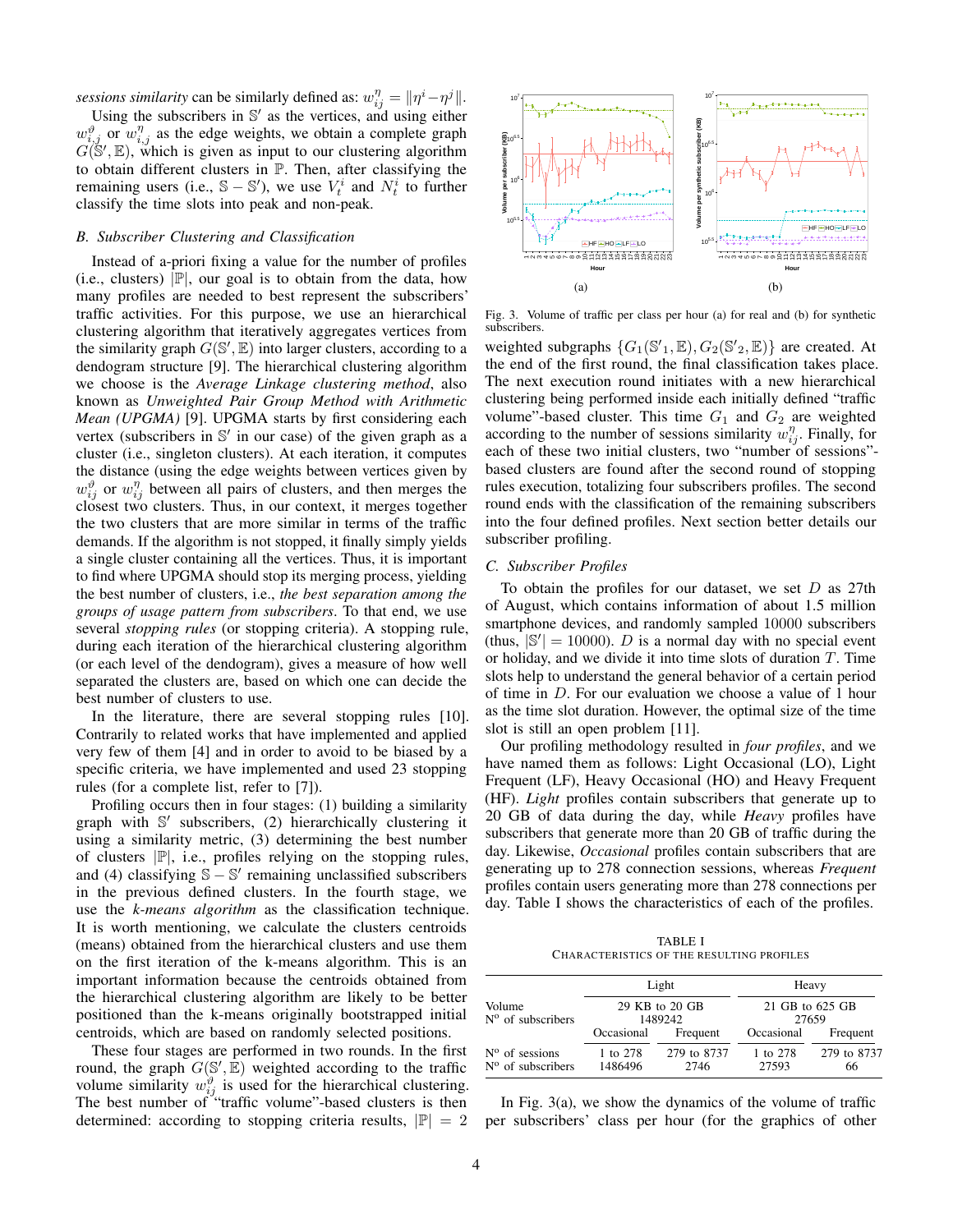traffic parameters, refer to [7]). The error bars correspond to a 95% confidence interval. For each time slot, the volume of traffic and number of sessions are calculated using  $V_t^i$ and  $N_t^i$ , respectively. For each subscriber i, the average interarrival time in time slot  $t$  is obtained using the following expression:  $IAT_t^i = \sum_{k \in \tau_t^i} (t_{k+1}^i - t_k^i)/N_t^i$ , where  $\tau_t^i$  is the set of all sessions of subscriber  $i$  that lie with the time slot  $t$ . Similar to  $\vartheta^i$  and  $\eta^i$ , we define the average inter-arrival time for the entire D as  $\zeta^i = \sum_{t \in D} IAT_i^t$ .

From Fig. 3(a), we can see that our methodology well separates the profiles, i.e., the *occasional* and *frequent* subscribers have their values clearly separated. The uneven distribution of users per profile, e.g., LO profile contain 98% of the users may hide the importance of the other profiles. Indeed, *48% of the traffic volume is generated by the the 2% of users on the other profiles*. For each curve in this plot, we have also shown a *horizontal line that represents the respective mean value* (where the mean is taken over all time slots). Given the mean values, we classify, for each profile of subscribers and for each parameter (number of sessions, traffic volume, and IAT), the hours above the mean as *peak hours*, and hours below the mean as *non-peak hours*.

# IV. MEASUREMENT-DRIVEN TRAFFIC MODELING

The goal of the traffic model is to generate synthetic subscribers, whose usage pattern is consistent with the observations made about the real subscribers in the previous section. Recall that subscribers belonging to different profiles (HO, HF, LO, and LF) have their own specificities in terms of *when* the sessions are generated during the day, and the *volume* generated during each session. Furthermore, each profile of subscribers have different behavior during *peak and non-peak hours*. Thus, to obtain a fine grained model it is important to take into account all the above considerations, while simulating a synthetic trace. In the following, we describe how we merge all the above considerations to obtain a measurement-driven mobile data traffic modeling.

#### *A. Fitting Empirical Distributions*

Using the original subscribers' data, we first study for each profile in peak and non-peak hour, the empirical distribution functions (i.e., CDF) of the traffic parameters: the number of sessions generated, the traffic volume associated with each of these sessions, and the inter-arrival times between the sessions (for detailed CDFs analysis, refer to [7]). For instance, the empirical distribution function of *"total volume for HF users in peak hours*" is obtained from the set of all  $V_t^i$  (Sec. III-A) such that  $i \in \mathbb{S}$  is an HF subscriber and t is peak hour. The empirical distribution functions of the number of sessions and the inter-arrival time for any combination of profile and hourtype (peak or non-peak), can be similarly generated using  $N_t^i$ (Sec. III-A) and  $IAT_t^i$  (Sec. III-A), respectively.

Once the CDFs are obtained, using statistical tests we estimate the set of distributions that best fit them. From this set, we then select the closest distribution function to the respective CDF to be *the function to use at the traffic usage pattern generation for the corresponding profile and type of hour*. More specifically, when considering the volume of traffic and the inter-arrival time parameters (i.e., consisting of continuous

values) of a certain profile and hour, the Kolmogorov-Smirnov statistic test [12] is used. The test estimates the parameters for a set of continuous distributions (namely, Log-normal, Gamma, Weibull, Logis, and Exponential) that best fit the corresponding empirical distribution function. Similarly, when considering the number of sessions parameter (i.e., consisting of discrete values) of a certain profile and hour, the Chi-squared statistic test [13] is used to estimate the best fitting parameters for a set of discrete distributions (Negative binomial, Geometric, and Poisson). In both cases, after getting the sets resulted from the fitting tests, we select the distribution functions that best fit each corresponding CDF.

### *B. Synthetic Subscriber Generation*

Generating a synthetic subscriber will first require us to generate a profile type (HO, HF, LO or LF) for the subscriber. Profile types are assigned randomly, based on the distribution of profiles population observed in the real data. For instance, from Table I we see that 97.995% of the subscribers belong to LO profile, and thus with probability  $q_{LO} \approx 0.97$  we assign LO profile to a synthetic user. Similarly, the probabilities of other profiles are:  $q_{LF} \approx 0.001$ ,  $q_{HO} \approx 0.018$ , and  $q_{HF} \approx 0.00004$ . We will refer to  $q = (q_{LO}, q_{LF}, q_{HO}, q_{HF})$  as the *profile pmf*, or probability mass function.

We now briefly describe our procedure for generating a synthetic subscriber (for a detailed algorithm, refer to [7]). *We first randomly generate a profile type for a subscriber* i *using the profile pmf* q*. After obtaining the profile type, for a given hour* t*, we randomly sample values for each traffic parameter according to the corresponding fitted distribution functions*.

In more detail, for each subscriber  $i$  and time slot  $t$ , we sample a number of sessions  $N_t^i$ , the mean inter-arrival time  $IAT_t^i$ , and the average session volume  $V_t^i$  from the appropriate distributions, i.e., the fitted distribution corresponding to the profile and hour-type pair. For example, the number of sessions best fits to Negative binomial for all classes on peak and nonpeak hours. Volume of traffic best fits to Weibull for HO on all hours and HF on peak hours, and best fits to Gamma for HF on non-peak hours, to LO and LF on all hours. IAT best fits to Gamma on all hours for HO and LO, to Log-normal on HF for all hours and LF on non-peak hours, and to Weibull on LF on peak hours. For the values of the parameters of each distribution, refer to [7].

The volume per session  $v_k^i$  (for  $k \in \tau_t^i$ , see Section IV) is then equal to the sampled value  $V_t^i$  divided by the sampled number of sessions  $N_t^{\bar{i}}$ . The initial timestamp of each session in hour  $t$  is then computed according to the sampled interarrival time  $IAT_t^i$  and number of session  $N_t^i$  for that hour. By varying  $t$  over the 24 hours in a day, we obtain a synthetic subscriber traffic for one day.

# *C. Synthetic Traffic Model Evaluation*

In order to evaluate our traffic modeling, we generate a synthetic dataset and compare it with the original dataset. Towards this goal, we first generate a set  $\mathbb R$  of synthetic subscribers, where  $|\mathbb{R}| = |\mathbb{S}|$ , for one day of traffic. The synthetic dataset contains for each session of a subscriber  $i$  and at hour  $t: (1)$  the volume in KiloBytes generated and  $(2)$  the initial timestamp of the session. We assess how consistent the